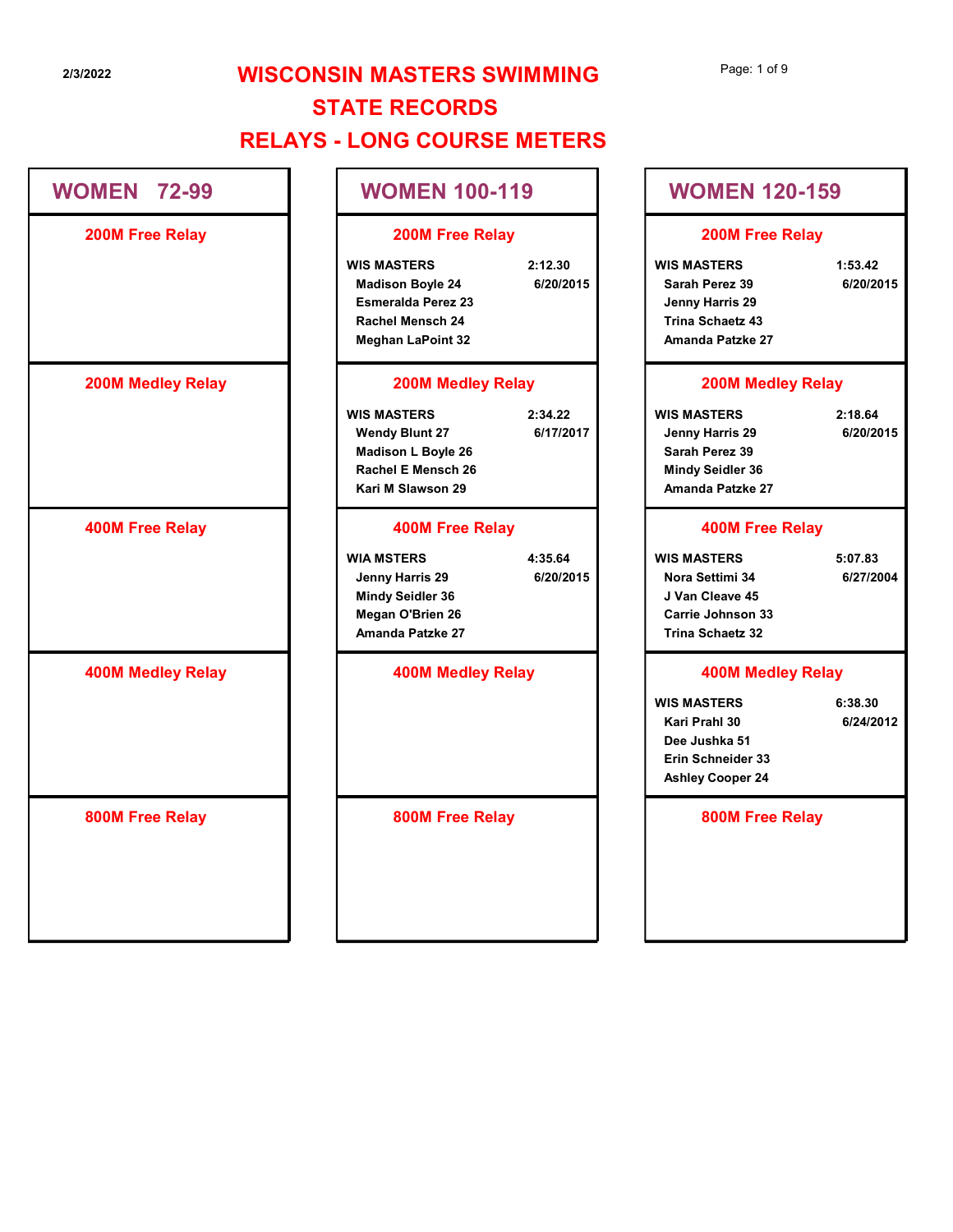# 2/3/2022 **WISCONSIN MASTERS SWIMMING** STATE RECORDS RELAYS - LONG COURSE METERS 23/2022<br>
23/2022<br>
WOMEN 160-199<br>
200M Free Relay<br>
WOMEN 200-239<br>
200M Free Relay<br>
Melinda Mann 58<br>
2:26.80<br>
Wester And Carly Christman 46<br>
Megan O'Bien 25<br>
2:26.80<br>
WIS MASTERS<br>
200M Medley Relay<br>
200M Medley Relay<br>
200M

## WOMEN 160-199

#### 200M Free Relay

| WIS MASTERS            | 2:10.87   | <b>WIS MASTERS</b>          | 2: |
|------------------------|-----------|-----------------------------|----|
| <b>Melinda Mann 58</b> | 8/17/2014 | Melinda Mann 46             |    |
| Debbie Katzman 47      | MD        | <b>Candy Christenson 55</b> |    |
| Kelly Wynns 48         |           | <b>Betty Lorenzi 75</b>     |    |
| Megan O'Bien 25        |           | <b>Patricia Alarie 41</b>   |    |

#### 200M Medley Relay

| <b>WIS MASTERS</b>          | 2:26.80   | <b>WIS MASTERS</b>          | 2:41.63   | <b>WIS MASTERS</b>      |
|-----------------------------|-----------|-----------------------------|-----------|-------------------------|
| <b>Cynthia Maltry 45</b>    | 8/23/1999 | <b>Betty Lorenzi 75</b>     | 8/19/2002 | <b>Jane Dillon Stew</b> |
| <b>Candy Christenson 52</b> | ΜN        | <b>Candy Christenson 55</b> | ΟH        | <b>Candy Christens</b>  |
| Melinda Mann 43             |           | Melinda Mann 46             |           | Melinda Mann W          |
| Sara Allen 24               |           | <b>Patricia Alarie 41</b>   |           | <b>Nancy Kranpitz V</b> |

#### 400M Free Relay

| <b>Wis Masters</b>        | 5:30.57   | <b>WIS MASTERS</b>      | 6:47.76  | <b>WIS MASTER</b>  |
|---------------------------|-----------|-------------------------|----------|--------------------|
| <b>Melodee Nugent 43</b>  | 6/27/2010 | Ingrid Stine 60         | 8/8/1999 | <b>Betty Lorer</b> |
| <b>Nell Cunningham 45</b> |           | Judy Davis 64           |          | <b>Candy Chri</b>  |
| <b>Susan Simmons 48</b>   |           | <b>Betty Lorenzi 72</b> |          | <b>Nancy Krar</b>  |
| Kimberly Fitzgerald 50    |           | <b>Stacey Klepel 21</b> |          | Germaine H         |

#### 400M Medley Relay

Karen Kimple 52 Debbie Katzman 46 Sarak Milia 34

#### 800M Free Relay

| <b>WIS MASTERS</b>        | 14:10.75  | <b>WIS MASTERS</b>        | 12:34.15  | <b>WIS MASTERS</b>   |
|---------------------------|-----------|---------------------------|-----------|----------------------|
| <b>Andrea Schultz 30</b>  | 7/30/2000 | <b>Laurie Alioto 55</b>   | 6/23/2013 | Ingrid Stine 6       |
| Judy Davis 65             |           | Patricia Hagen 52         |           | <b>Betty Lorenzi</b> |
| <b>Janet Schultz 49</b>   |           | <b>Denise Connors 59</b>  |           | <b>Carol Smoller</b> |
| <b>Martha Oppeneer 43</b> |           | <b>Kelly Boettcher 48</b> |           | <b>Nancy Kranpi</b>  |

## WOMEN 200-239

#### 200M Free Relay

| <b>IS MASTERS</b> | 2:10.87   | <b>WIS MASTERS</b>          | 2:23.38   |
|-------------------|-----------|-----------------------------|-----------|
| Melinda Mann 58   | 8/17/2014 | <b>Melinda Mann 46</b>      | 8/19/2002 |
| Debbie Katzman 47 | MD        | <b>Candy Christenson 55</b> | <b>OH</b> |
| Kelly Wynns 48    |           | <b>Betty Lorenzi 75</b>     |           |
| Megan O'Bien 25   |           | <b>Patricia Alarie 41</b>   |           |

#### 200M Medley Relay

#### 400M Free Relay

#### 400M Medley Relay

Linda Fitzgerald 43 6/23/2013 **Cynthia Maltry 49** 6/29/2003 Candy Christenson 56 Nancy Kranpitz 58 Germaine Havel 55

#### 800M Free Relay

- 
- 
- $\begin{tabular}{l|c|c|c|c} \hline \multicolumn{3}{c}{\textbf{WOMEN 160-199}} \\\hline \multicolumn{3}{c}{\textbf{200M Free Relay}} & \multicolumn{3}{c}{\textbf{200M Free Relay}} & \multicolumn{3}{c}{\textbf{200M Free Relay}} & \multicolumn{3}{c}{\textbf{200M Free Value} & \multicolumn{3}{c}{\textbf{200M Model} & \multicolumn{3}{c}{\textbf{200M Model} & \multicolumn{3}{c}{\textbf{200M Model} & \multicolumn{3}{c}{\textbf{200M Model} & \multicolumn{3}{c$ Nelbis kazima and Medley Relay<br>
WHITEFISH BAY 6:10.42<br>
WHITEFISH BAY 6:10.42<br>
Medley Relay<br>
Medley Relay<br>
WIS MASTERS<br>
Scribtis Mathry 45<br>
Scribtis Mathry 45<br>
Scribtis Mathry 45<br>
Scribtis Mathry 45<br>
Scribtis Mathry 45<br>
Scr Candy Christenson 52 MN<br>
Sara Allen 24<br>
Sara Allen 24<br>
Sara Allen 24<br>
Mistolae Nugent 43<br>
Wis Masters 5:30.57<br>
Wis Masters 5:30.57<br>
Mistolae Nugent 43<br>
Susan Simmons 46<br>
Susan Simmons 46<br>
Susan Simmons 46<br>
Anallen Carrier WIS MASTERS 2:23.38 WIS MASTERS 2:53.07 Melinda Mann 46 8/19/2002 Melinda Mann 56 6/24/2012 Candy Christenson 55 OH Janet Schultz 61 Betty Lorenzi 75 Mary Schneider 60 Patricia Alarie 41 Nancy Kranpitz 67 N MASTERS SWIMMING<br>
NOMEN 200-239<br>
200M Free Relay<br>
2:23.38<br>
Melinda Mann 46<br>
2:53.37<br>
Melinda Mann 46<br>
2:41.63<br>
2:41.63<br>
2:53.67<br>
2:53.07<br>
2:53.07<br>
Melinda Mann 46<br>
2:41.63<br>
2:41.63<br>
2:53.67<br>
2:53.07<br>
2:53.07<br>
2:53.07<br>
2: Betty Lorenzi 75 8/19/2002 Jane Dillon Stewart W75 8/2/2017 WOMEN 200-239<br>
200M Free Relay<br>
WIS MASTERS<br>
Melinda Mann 46<br>
Betty Lorenzi 75<br>
Patricia Alarie 41<br>
200M Medley Relay<br>
Christenson 55<br>
2:47.83<br>
Melinda Mann 56<br>
2:53.07<br>
Betty Lorenzi 75<br>
Patricia Alarie 41<br>
200M Medley Re Ingrid Stine 60 8/8/1999 Betty Lorenzi 80 6/24/2007 Candy Christenson 55<br>
Patricia Alarie 41<br>
Patricia Alarie 41<br>
Wis MASTERS<br>
Now Strainers and the Christenson Computer of the SMS (1.06<br>
Candy Christenson 55<br>
Wis MASTERS<br>
USBN 1999<br>
USBN 1999<br>
USBN 1999<br>
Nextricia Alarie 4 Cynthia Maltry 49 6/29/2003 | Janet Schultz 61 6/24/2012 Candy Christenson 55<br>
Medinda Manne Medinda Manne Wisters<br>
WIS MASTERS<br>
WIS MASTERS<br>
WIS MASTERS<br>
Note (1994)<br>
2000 Medind State of the SMS MASTERS<br>
2000 Medinda Manne Medinda Manne Medinda Manne Medinda Manne Medinda Mann 6/23/2013 Ingrid Stine 61 OH Candy Christenson W70 60 MN Candy Christenson W70 60 Page: 2 of 9<br>
WOMEN 240-279<br>
200M Free Relay<br>
WIS MASTERS 2:53.07<br>
Melinda Mann 56 6/24/2012<br>
Janet Schultz 61<br>
Mary Schneider 60<br>
Nancy Kranpitz 67<br>
200M Medley Relay<br>
WIS MASTERS 3:01.06<br>
Jane Dillon Stewart W75 8/2/2017 Melinda Mann W61 Nancy Kranpitz W72 WOMEN 240-279<br>
200M Free Relay<br>
WIS MASTERS 2:53.07<br>
Melinda Mann 56 6/24/2012<br>
Janet Schultz 61<br>
Mary Schneider 60<br>
Nancy Kranpitz 67<br>
200M Medley Relay<br>
WIS MASTERS 3:01.06<br>
Jane Dillon Stewart W75 8/2/2017<br>
Candy Christ Candy Christenson 60 Nancy Kranpitz 62 Germaine Havel 59 Janet Schultz 61<br>
Mary Schneider 60<br>
Nancy Kranpitz 67<br>
200M Medley Relay<br>
WIS MASTERS 3:01.06<br>
Jane Dillon Stewart W75 8/2/2017<br>
Candy Christenson W70 60<br>
MN Melinda Mann W61<br>
Nancy Kranpitz W72<br>
400M Free Relay<br>
WIS MAST Janet Schultz 61 Mary Schneider 60 Melinda Mann 56 Nancy Kranpitz 67 Candy Christenson W70 60<br>
Melinda Mann W61<br>
Nancy Kranpitz W72<br>
400M Free Relay<br>
WIS MASTERS 6:34.84<br>
Betty Lorenzi 80 6/24/2007<br>
Candy Christenson 60<br>
Nancy Kranpitz 62<br>
Germaine Havel 59<br>
400M Medley Relay<br>
WIS MASTERS 7 Betty Lorenzi 73 Carol Smollen 56 Nancy Kranpitz 55 7/30/2000 WOMEN 240-279 200M Free Relay 200M Medley Relay 400M Free Relay 400M Medley Relay 800M Free Relay MN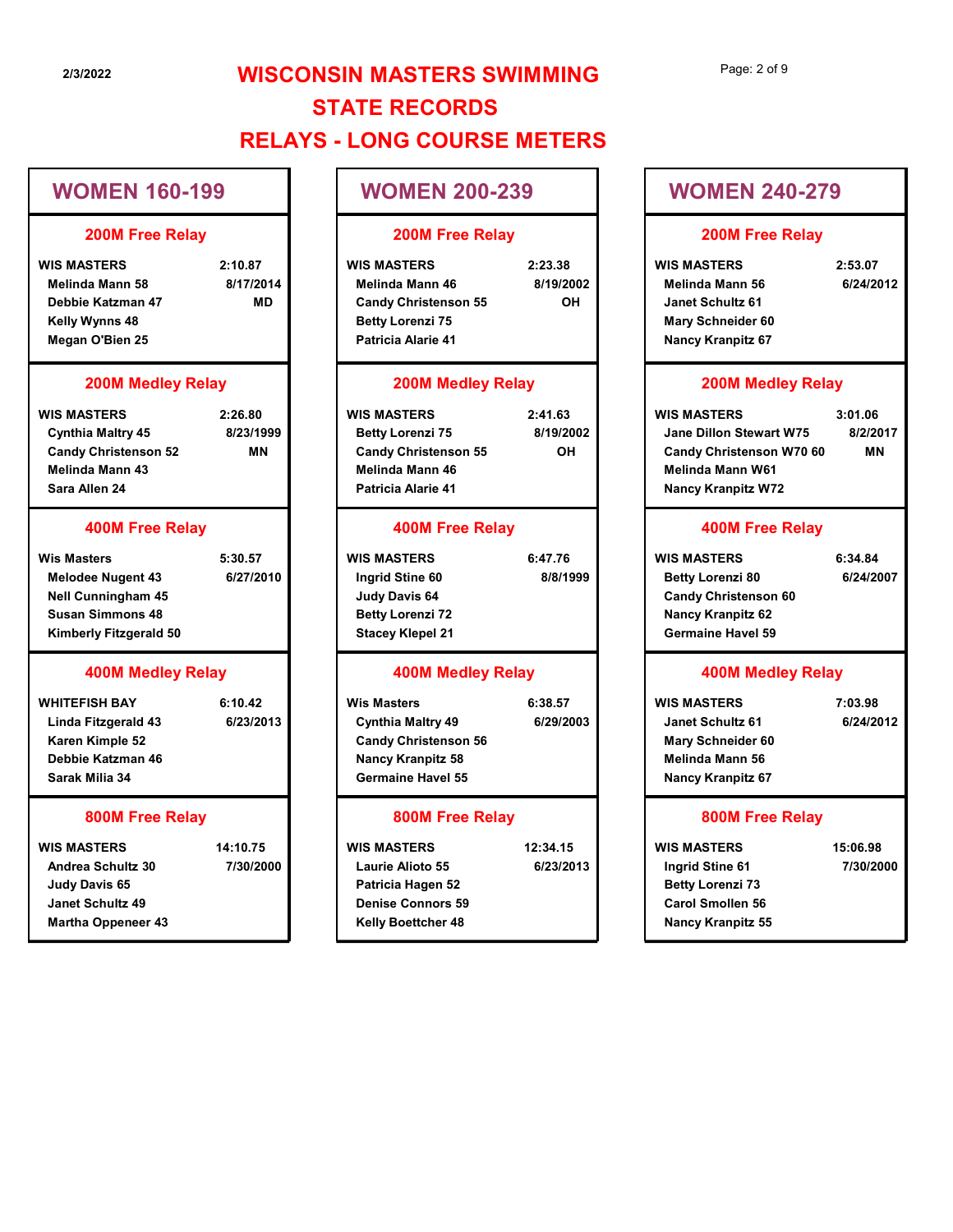# 2/3/2022 WISCONSIN MASTERS SWIMMING STATE RECORDS

## RELAYS - LONG COURSE METERS

| Page: 3 of 9 |  |  |
|--------------|--|--|
|--------------|--|--|

| 2/3/2022                                                                                                                                                                               | <b>WISCONSIN MASTERS SWIMMING</b><br><b>STATE RECORDS</b><br><b>RELAYS - LONG COURSE METERS</b> | Page: 3 of 9             |
|----------------------------------------------------------------------------------------------------------------------------------------------------------------------------------------|-------------------------------------------------------------------------------------------------|--------------------------|
| <b>WOMEN 280-319</b>                                                                                                                                                                   | <b>WOMEN 320-359</b>                                                                            | <b>WOMEN 360-399</b>     |
| 200M Free Relay<br><b>WIS MASTERS</b><br>2:55.38<br>Candy J Christenson F70<br>8/2/2017<br>Jane E Dillon Stewart F75<br><b>MN</b><br>Mary P Schneider F65<br><b>Nancy Kranpitz F72</b> | 200M Free Relay                                                                                 | 200M Free Relay          |
| <b>200M Medley Relay</b><br><b>WIS MASTERS</b><br>3:52.68<br>Jane Dillon Stewart 79<br>10/7/2021<br>OH<br>Mary Schneider 69<br><b>Nancy Kranpitz 76</b><br>Ann Richards 58             | <b>200M Medley Relay</b>                                                                        | <b>200M Medley Relay</b> |
| <b>400M Free Relay</b>                                                                                                                                                                 | <b>400M Free Relay</b>                                                                          | <b>400M Free Relay</b>   |
| <b>400M Medley Relay</b>                                                                                                                                                               | <b>400M Medley Relay</b>                                                                        | <b>400M Medley Relay</b> |
| 800M Free Relay                                                                                                                                                                        | 800M Free Relay                                                                                 | 800M Free Relay          |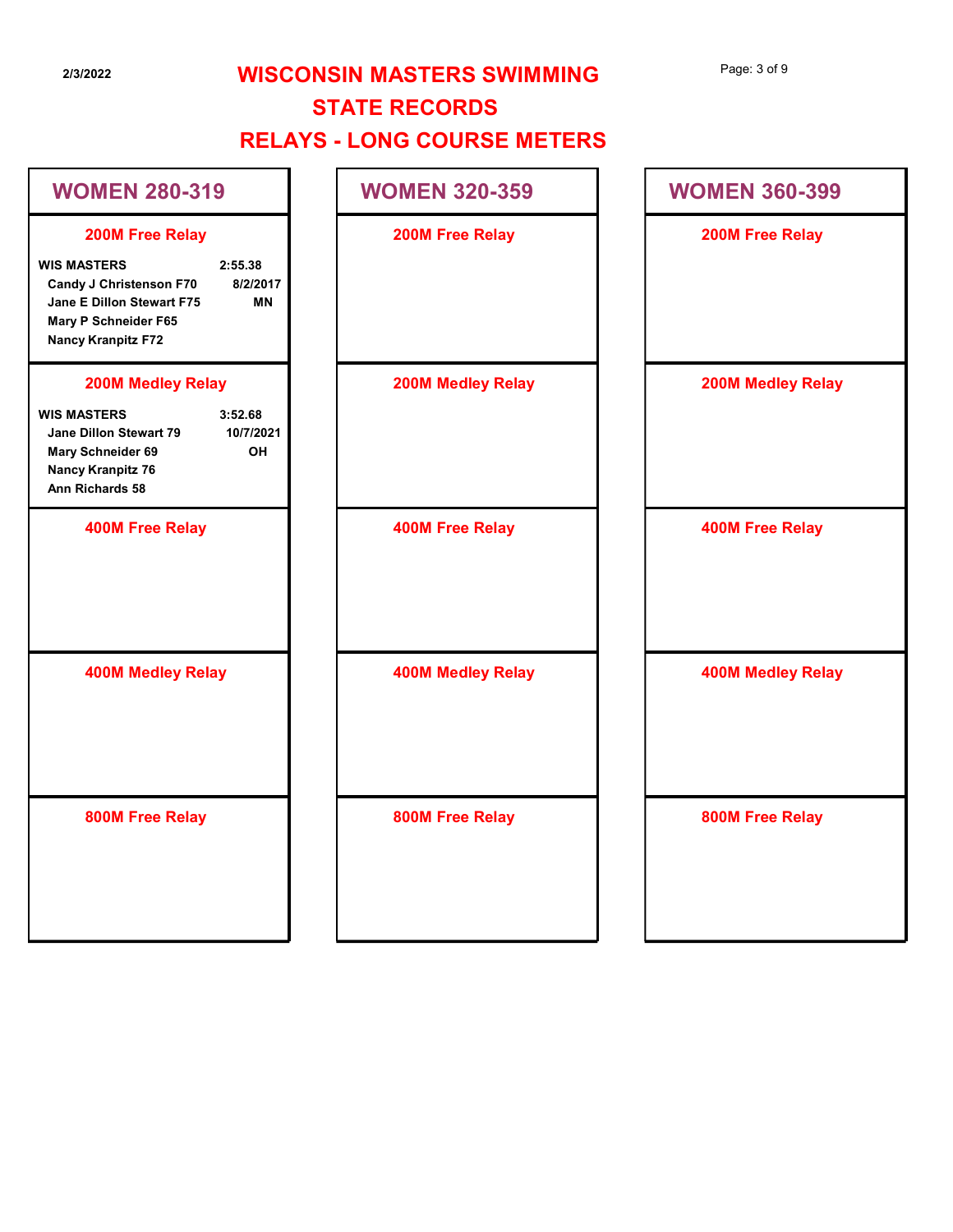# 2/3/2022 **WISCONSIN MASTERS SWIMMING** STATE RECORDS RELAYS - LONG COURSE METERS NEN 100-119<br>
MEN 100-119<br>
200M Free Relay<br>
200M Free Relay<br>
200M Free Relay<br>
200M Free Relay<br>
200M Free Relay<br>
200M Free Relay<br>
200M Free Relay<br>
200M Free Relay<br>
200M Free Relay<br>
200M Medley Relay<br>
200M Medley Relay<br>
200M

### 200M Medley Relay

Steve Woloschek 30 8/10/1997 Darryl Stich 34 8/10/2009 Mark Askew 26 Daniel Schaetz 39 Nebil Ben-Aissa 27 Michael Power 41 Joseph Mueller 31 Kip Fulbeck 44 Page: 4 of 9<br>
MEN 120-159<br>
200M Free Relay<br>
WIS MASTERS 1:40.93<br>
Kip Fulbeck 44 8/10/2009<br>
Michael Power 41<br>
Daniel Schaetz 39<br>
200M Medley Relay<br>
WIS MASTERS 1:58.67<br>
Darryl Stich 34 8/10/2009<br>
Daniel Schaetz 39 IN<br>
Micha

#### 400M Free Relay

| <b>MEN 120-159</b>                                                                                              |                            |
|-----------------------------------------------------------------------------------------------------------------|----------------------------|
| <b>200M Free Relay</b>                                                                                          |                            |
| <b>WIS MASTERS</b><br>Kip Fulbeck 44<br><b>Michael Power 41</b><br>Darry;y Stich 34<br><b>Daniel Schaetz 39</b> | 1:40.93<br>8/10/2009<br>IN |
| <b>200M Medley Relay</b>                                                                                        |                            |
| <b>WIS MASTERS</b><br>Darryl Stich 34<br><b>Daniel Schaetz 39</b><br><b>Michael Power 41</b><br>Kip Fulbeck 44  | 1:58.67<br>8/10/2009<br>IN |
| <b>400M Free Relay</b>                                                                                          |                            |
| <b>WIS NASTERS</b><br>Darryly Stich 34<br>Kip Fulbeck 44<br><b>Michael Power 41</b><br>Daniel Schaetz 39        | 3:49.49<br>8/10/2009<br>IN |
| <b>400M Medley Relay</b>                                                                                        |                            |
| <b>WIS MASTERS</b><br>Tom Merryfield 21<br><b>Thomas Bird 56</b><br><b>Conner Andrews 24</b><br>Dan Heraly 24   | 5:12.62<br>6/23/2013       |

### 400M Medley Relay

| 72-99<br><b>MEN</b>                                                                                             |                                   | <b>MEN 100-119</b>                                                                                                        |                       | <b>MEN 120-159</b>                                                                                              |                            |
|-----------------------------------------------------------------------------------------------------------------|-----------------------------------|---------------------------------------------------------------------------------------------------------------------------|-----------------------|-----------------------------------------------------------------------------------------------------------------|----------------------------|
| 200M Free Relay                                                                                                 |                                   | 200M Free Relay                                                                                                           |                       | 200M Free Relay                                                                                                 |                            |
| <b>WIS MASTERS</b><br><b>Conner Andrews 24</b><br><b>Philip Davies 25</b><br>Tom Merryfield 21<br>Dan Heraly 24 | 1:45.79<br>6/23/2013              |                                                                                                                           |                       | <b>WIS MASTERS</b><br>Kip Fulbeck 44<br><b>Michael Power 41</b><br>Darry;y Stich 34<br><b>Daniel Schaetz 39</b> | 1:40.93<br>8/10/2009<br>IN |
| <b>200M Medley Relay</b>                                                                                        |                                   | <b>200M Medley Relay</b>                                                                                                  |                       | <b>200M Medley Relay</b>                                                                                        |                            |
|                                                                                                                 |                                   | <b>WIS MASTERS</b><br><b>Steve Woloschek 30</b><br><b>Mark Askew 26</b><br><b>Nebil Ben-Aissa 27</b><br>Joseph Mueller 31 | 2:17.75<br>8/10/1997  | <b>WIS MASTERS</b><br>Darryl Stich 34<br><b>Daniel Schaetz 39</b><br><b>Michael Power 41</b><br>Kip Fulbeck 44  | 1:58.67<br>8/10/2009<br>IN |
| <b>400M Free Relay</b>                                                                                          |                                   | <b>400M Free Relay</b>                                                                                                    |                       | <b>400M Free Relay</b>                                                                                          |                            |
| <b>WIS MASTERS</b><br>Kyle Rausch 29<br>John Batty 21<br>Aaron Milberger 23<br><b>Kevin Ballweg 19</b>          | 3:53.97<br>7/18/2004<br><b>MN</b> | <b>WIS MASTERS</b><br><b>Steve Woloschek 30</b><br><b>Mark Askew 26</b><br><b>Nebil Ben-Aissa 27</b><br>Joseph Mueller 31 | 4:36.81<br>8/10/1997  | <b>WIS NASTERS</b><br>Darryly Stich 34<br>Kip Fulbeck 44<br><b>Michael Power 41</b><br><b>Daniel Schaetz 39</b> | 3:49.49<br>8/10/2009<br>IN |
| <b>400M Medley Relay</b>                                                                                        |                                   | <b>400M Medley Relay</b>                                                                                                  |                       | <b>400M Medley Relay</b>                                                                                        |                            |
|                                                                                                                 |                                   |                                                                                                                           |                       | <b>WIS MASTERS</b><br>Tom Merryfield 21<br><b>Thomas Bird 56</b><br><b>Conner Andrews 24</b><br>Dan Heraly 24   | 5:12.62<br>6/23/2013       |
| 800M Free Relay                                                                                                 |                                   | 800M Free Relay                                                                                                           |                       | 800M Free Relay                                                                                                 |                            |
| <b>WIS MASTERS</b><br><b>Conner Andrews 24</b><br><b>Philip Davies 25</b><br>Tom Merryfield 21<br>Dan Heraly 24 | 9:41.59<br>6/23/2013              | <b>WIS MASTERS</b><br>Mark Askew 26<br><b>Nebil Ben-Aissa 27</b><br>Joseph Mueller 31<br><b>Steve Woloschek 30</b>        | 11:21.54<br>8/10/1997 |                                                                                                                 |                            |
|                                                                                                                 |                                   |                                                                                                                           |                       |                                                                                                                 |                            |

#### 800M Free Relay

## Darry;y Stich 34 Daniel Schaetz 39

# Mark Askew 26 n-Aissa 27 lueller 31 Mark Askew 26<br>
Nebul Ben-Aissa 27<br>
Joseph Mueller 31<br>
WIS MASTERS<br>
WIS MASTERS<br>
MODI Free Relay<br>
Musican Aissa 27<br>
Nebul Ben-Aissa 27<br>
Musican Aissa 27<br>
Musican Aissa 27<br>
Musican Aissa 27<br>
400M Medley Relay<br>
Musican Aissa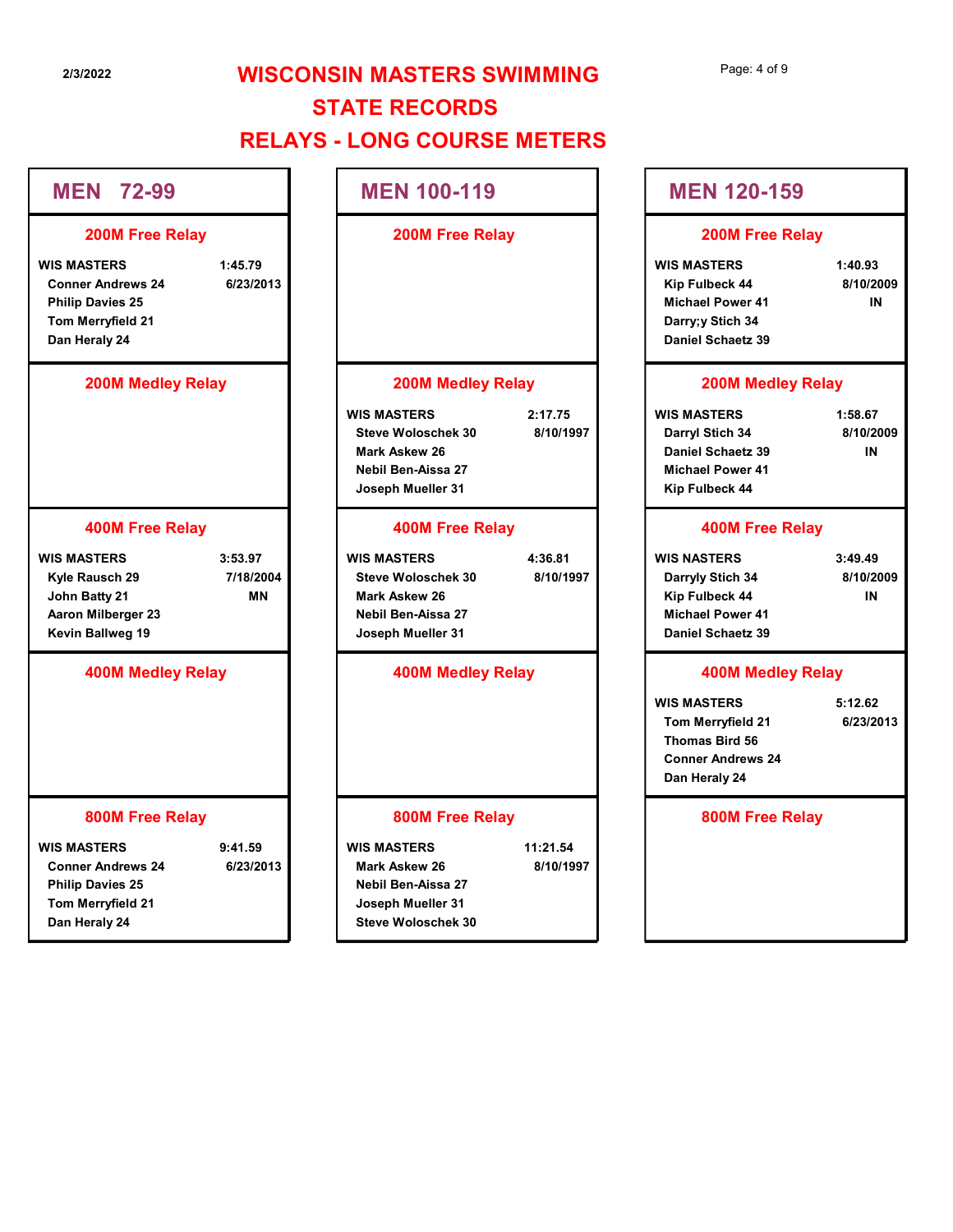## MEN 160-199

#### 200M Free Relay

#### 200M Medley Relay

#### 400M Free Relay

#### 400M Medley Relay

#### 800M Free Relay

| 2/3/2022                                                                                                                     |                                   | <b>WISCONSIN MASTERS SWIMMING</b><br><b>STATE RECORDS</b>                                                                             |                                  | Page: 5 of 9                                                                                                          |                                  |
|------------------------------------------------------------------------------------------------------------------------------|-----------------------------------|---------------------------------------------------------------------------------------------------------------------------------------|----------------------------------|-----------------------------------------------------------------------------------------------------------------------|----------------------------------|
|                                                                                                                              |                                   | <b>RELAYS - LONG COURSE METERS</b>                                                                                                    |                                  |                                                                                                                       |                                  |
| <b>MEN 160-199</b>                                                                                                           |                                   | <b>MEN 200-239</b>                                                                                                                    |                                  | <b>MEN 240-279</b>                                                                                                    |                                  |
| <b>200M Free Relay</b>                                                                                                       |                                   | 200M Free Relay                                                                                                                       |                                  | <b>200M Free Relay</b>                                                                                                |                                  |
| <b>BADGER DOLPHINS</b><br><b>Curt LaCount 41</b><br><b>James Sorensen 41</b><br><b>Thomas Redig 38</b><br>David A Holland 41 | 1:39.32<br>8/23/1999<br><b>MN</b> | <b>WIS MASTERS</b><br><b>Matthew Oglesby 41</b><br><b>Scott Richards 61</b><br><b>William Davis 63</b><br>Mark Larkin 50              | 1:51.37<br>10/7/2021<br>OH       | <b>WIS MASTERS</b><br>Greg Hollub M70<br><b>Robert Hoganson M60</b><br><b>Carl Millholland M65</b><br>Tom Meehan M70  | 2:09.24<br>8/2/2017<br><b>MN</b> |
| <b>200M Medley Relay</b>                                                                                                     |                                   | <b>200M Medley Relay</b>                                                                                                              |                                  | <b>200M Medley Relay</b>                                                                                              |                                  |
| <b>BADGER DOLPHINS</b><br><b>Curt LaCount 41</b><br>David A Holland 41<br><b>Thomas Redig 38</b><br><b>James Sorensen 41</b> | 1:50.88<br>8/23/1999<br><b>MN</b> | <b>WIS MASTERS</b><br>Dean Fochios 58<br>David Holland 54<br><b>James Biles 51</b><br><b>Mark Pfaltzgraff 51</b>                      | 2:07.72<br>7/8/2012<br><b>NE</b> | <b>WIS MASTERS</b><br>Kevin Welton 53<br>James Dannenberg 69<br><b>Brad Horner 59</b><br>Dean Fochios 59              | 2:12.99<br>6/23/2013             |
| <b>400M Free Relay</b>                                                                                                       |                                   | <b>400M Free Relay</b>                                                                                                                |                                  | <b>400M Free Relay</b>                                                                                                |                                  |
| <b>WIS MASTERS</b><br>David Severance 42<br><b>Curtis Paulsen 45</b><br><b>Mark Kaczmarek 48</b><br><b>Bradley Hext 35</b>   | 4:37.23<br>6/27/2004              | <b>WIS MASTERS</b><br><b>Mark Larkin M47</b><br><b>Thomas Grisa M56</b><br><b>Charlie Lorenz M43</b><br><b>Mark Pfaltzgraff M57</b>   | 4:12.17<br>6/16/2018             | <b>Wis Masters</b><br>John Couper 62<br>Dick Pitman 64<br>Art Lurtke 62<br><b>Robert Dirbel 60</b>                    | 4:58.81<br>6/29/2008             |
| <b>400M Medley Relay</b>                                                                                                     |                                   | <b>400M Medley Relay</b>                                                                                                              |                                  | <b>400M Medley Relay</b>                                                                                              |                                  |
| <b>WIS MASTERS</b><br>Darryl Stich 34<br>David A Holland 51<br><b>Daniel Schaetz 39</b><br><b>Stephen Justinger 57</b>       | 4:50.17<br>8/10/2009<br>IN        | <b>WIS MASTERS</b><br><b>Thomas Grisa 55</b><br><b>Mark Pfaltzgraff 56</b><br>James Biles 56<br>Mark Larkin 46                        | 5:10.29<br>6/17/2017             | <b>WIS MASTERS</b><br>Dean Fochios 62<br><b>Gregory Blommel 56</b><br><b>Brad Horner 62</b><br><b>Barry Mandel 63</b> | 4:47.01<br>6/18/2016             |
| 800M Free Relay                                                                                                              |                                   | 800M Free Relay                                                                                                                       |                                  | 800M Free Relay                                                                                                       |                                  |
| WIS MASTERS<br>Zach Newcomer 38<br><b>Mark Pfaltzgraff 52</b><br>David Dallmann 35<br>James Biles 52                         | 9:30.77<br>6/23/2013              | <b>WIS MASTERS</b><br><b>Thomas Grisa M56</b><br><b>Mark Pfaltzgraff M57</b><br><b>Scotty Conley M48</b><br><b>Scott Richards M58</b> | 10:33.58<br>6/16/2018            |                                                                                                                       |                                  |
|                                                                                                                              |                                   |                                                                                                                                       |                                  |                                                                                                                       |                                  |

## MEN 240-279

### 200M Free Relay

WIS MASTERS 1:51.37 WIS MASTERS 2:09.24 Matthew Oglesby 41 10/7/2021 Greg Hollub M70 8/2/2017 Scott Richards 61 OH Robert Hoganson M60 William Davis 63 Carl Millholland M65 Mark Larkin 50 Tom Meehan M70 Page: 5 of 9<br>
MEN 240-279<br>
200M Free Relay<br>
WIS MASTERS<br>
Greg Hollub M70 8/2/2017<br>
Robert Hoganson M60 MN<br>
Carl Millholland M65<br>
Tom Meehan M70<br>
200M Medley Relay<br>
WIS MASTERS 2:12.99<br>
Kevin Welton 53 6/23/2013<br>
James Dann MN

| <b>MEN 240-279</b>                                                                                                    |                                  |
|-----------------------------------------------------------------------------------------------------------------------|----------------------------------|
| <b>200M Free Relay</b>                                                                                                |                                  |
| <b>WIS MASTERS</b><br>Greg Hollub M70<br>Robert Hoganson M60<br><b>Carl Millholland M65</b><br>Tom Meehan M70         | 2:09.24<br>8/2/2017<br><b>MN</b> |
| <b>200M Medley Relay</b>                                                                                              |                                  |
| <b>WIS MASTERS</b><br>Kevin Welton 53<br><b>James Dannenberg 69</b><br><b>Brad Horner 59</b><br>Dean Fochios 59       | 2:12.99<br>6/23/2013             |
| <b>400M Free Relay</b>                                                                                                |                                  |
| Wis Masters<br>John Couper 62<br>Dick Pitman 64<br>Art Lurtke 62<br><b>Robert Dirbel 60</b>                           | 4:58.81<br>6/29/2008             |
| <b>400M Medley Relay</b>                                                                                              |                                  |
| <b>WIS MASTERS</b><br>Dean Fochios 62<br><b>Gregory Blommel 56</b><br><b>Brad Horner 62</b><br><b>Barry Mandel 63</b> | 4:47.01<br>6/18/2016             |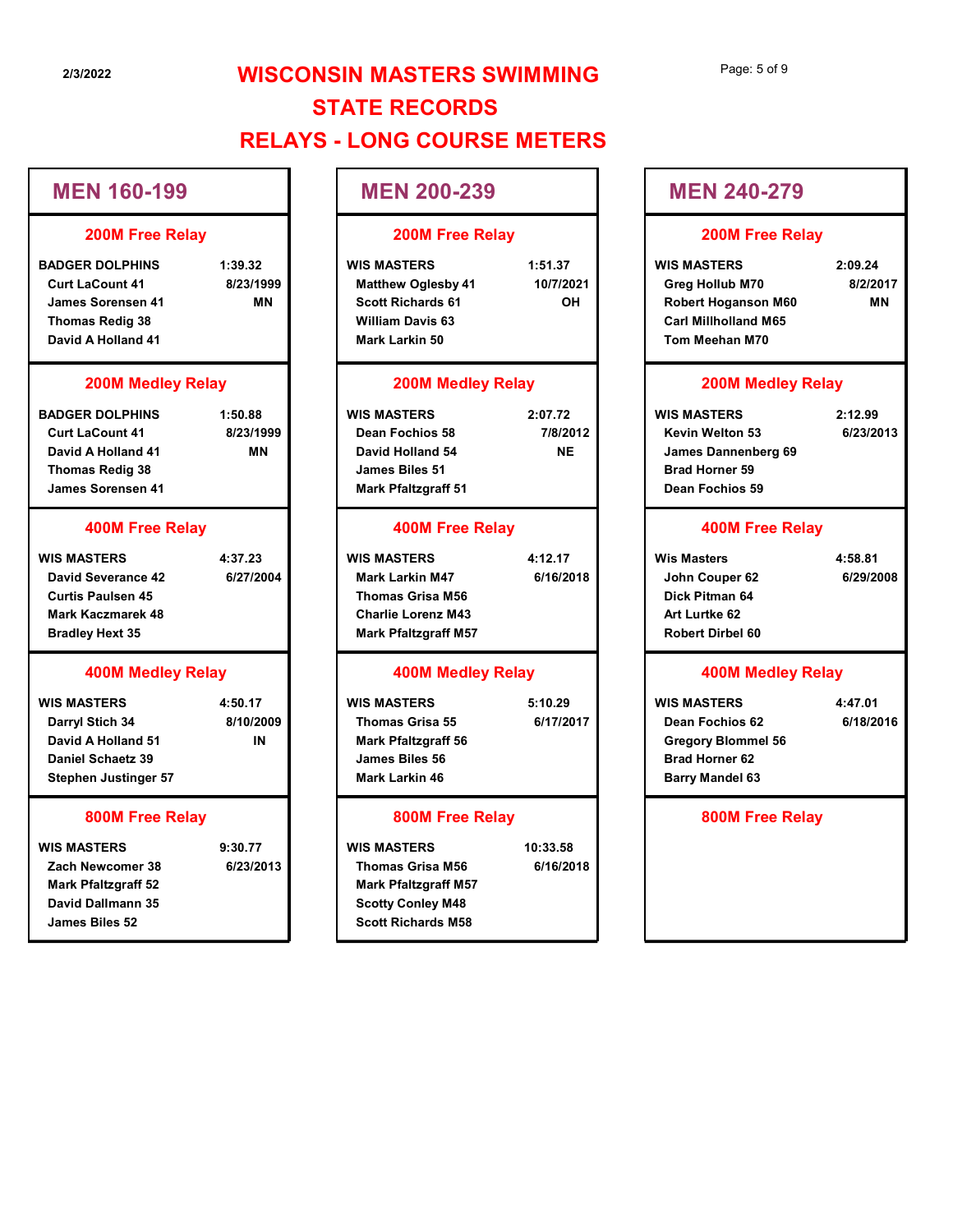| 2/3/2022                                                                                                                                        | <b>WISCONSIN MASTERS SWIMMING</b><br><b>STATE RECORDS</b>                                                       |                       |                          |  |  |
|-------------------------------------------------------------------------------------------------------------------------------------------------|-----------------------------------------------------------------------------------------------------------------|-----------------------|--------------------------|--|--|
|                                                                                                                                                 | <b>RELAYS - LONG COURSE METERS</b>                                                                              |                       |                          |  |  |
| <b>MEN 280-319</b>                                                                                                                              | <b>MEN 320-359</b>                                                                                              |                       | <b>MEN 360-399</b>       |  |  |
| <b>200M Free Relay</b>                                                                                                                          | 200M Free Relay                                                                                                 |                       | 200M Free Relay          |  |  |
| <b>WIS MASTERS</b><br>2:17.51<br>6/17/2017<br>Art Luetke 71<br><b>Larry Mueller 73</b><br>Greg Hollub 70<br>Thomas Meehan 70                    | <b>WIS MASTERS</b><br>Donald Jackson 77<br><b>Alex MacGillis 89</b><br><b>Bob Swain 80</b><br>George May 80     | 4:01.06<br>6/17/2017  |                          |  |  |
| <b>200M Medley Relay</b>                                                                                                                        | <b>200M Medley Relay</b>                                                                                        |                       | <b>200M Medley Relay</b> |  |  |
| <b>WIS MASTERS</b><br>3:11.78<br>8/8/1999<br>W Morgan Byers 72<br><b>Wesley Mayer 67</b><br><b>Alex MacGillis 71</b><br>Harlan Drake 71         | <b>WIS MASTERS</b><br><b>Fred Salzmann 83</b><br><b>Alex MacGillis 87</b><br>Donald Jackson 75<br>George May 78 | 3:56.11<br>6/20/2015  |                          |  |  |
| <b>400M Free Relay</b>                                                                                                                          | <b>400M Free Relay</b>                                                                                          |                       | <b>400M Free Relay</b>   |  |  |
| <b>WIS MASTERS</b><br>05:53.31<br>6/15/2019<br><b>Lawrence Mueller M75</b><br><b>Carl Millholland M67</b><br>David Watts M67<br>Greg Hollub M72 | <b>WIS MASTERS</b><br>Donald Jackson 75<br>George May 78<br><b>Fred Salzmann 83</b><br><b>Alex MacGillis 87</b> | 8:33.24<br>6/20/2015  |                          |  |  |
| <b>400M Medley Relay</b>                                                                                                                        | <b>400M Medley Relay</b>                                                                                        |                       | <b>400M Medley Relay</b> |  |  |
| <b>WIS MASTERS</b><br>7:18.98<br>8/10/1996<br>W Morgan Byers 68<br>John Bauman 66<br><b>Alex MacGillis 67</b><br>Lynn Surles 79                 | <b>WIS MASTERS</b><br>John Bauman 83<br><b>Alex MacGillis 85</b><br>Donald Jackson 73<br>Tom Michelson 82       | 9:05.30<br>6/23/2013  |                          |  |  |
| 800M Free Relay                                                                                                                                 | 800M Free Relay                                                                                                 |                       | 800M Free Relay          |  |  |
| <b>WIS MASTERS</b><br>16:17.44<br>6/21/2014<br><b>Fred Salzmann 82</b><br>Alex MacGillis 86<br><b>Stephen Justinger 62</b>                      | <b>WIS MASTERS</b><br>Donald Jackson 73<br>Alex Macgillis 85<br>Tom Michelson 82                                | 18:58.07<br>6/23/2013 |                          |  |  |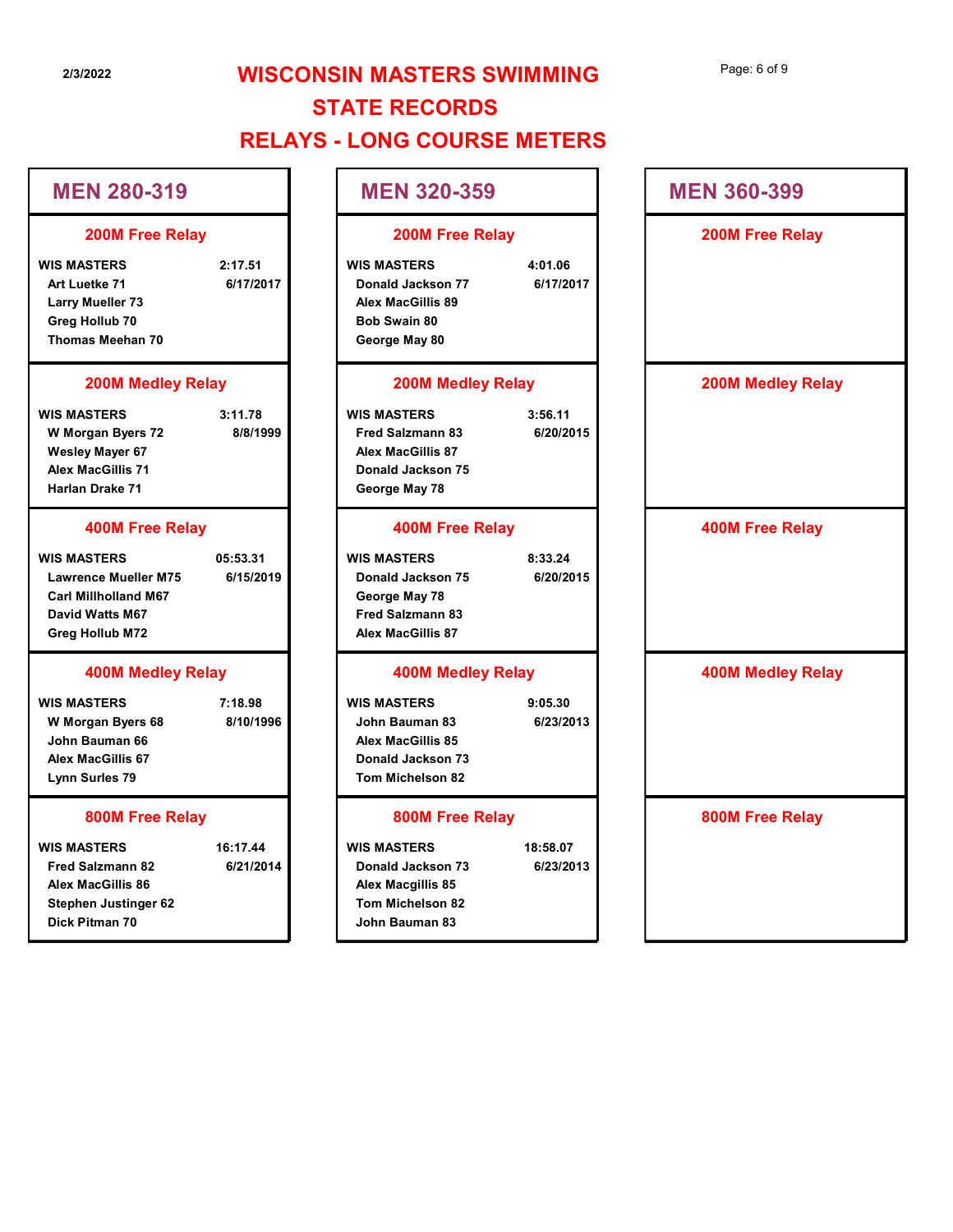MIXED 72-99

200M Free Relay

200M Medley Relay

400M Free Relay

# 2/3/2022 **WISCONSIN MASTERS SWIMMING** STATE RECORDS RELAYS - LONG COURSE METERS N MASTERS SWIMMING<br>
200M Free Relay<br>
200M Free Relay<br>
200M Free Relay<br>
200M Free Relay<br>
200M Free Relay<br>
200M Free Relay<br>
200M Medley Relay<br>
200M Medley Relay<br>
200M Medley Relay<br>
200M Medley Relay<br>
200M Medley Relay<br>
200M

MIXED 100-119

200M Free Relay

MIXED 120-159

200M Free Relay

WIS MASTERS 1:53.20

David Dallmann 34M 6/24/2012 Jessica Connors 27W Bailey Nennig 25W Zack Newcomer 37M

### 200M Medley Relay

Robert Oettinger 32M 7/5/1992 | Laurie Alioto 41W 8/23/1999 Cindy Meier 27W Andrew Graf 42M IN Thomas Redig 38M Page: 7 of 9<br>
MIXED 120-159<br>
200M Free Relay<br>
WIS MASTERS<br>
David Dallmann 34M<br>
Jesica Connors 27W<br>
Bailey Nennig 25W<br>
Zack Newcomer 37M<br>
200M Medley Relay<br>
BADGER DOLPHINS<br>
200M Medley Relay<br>
BADGER DOLPHINS<br>
2:13.19<br>
Laur Laurie Alioto 41W Patricia Miller 34W

MN

### 400M Free Relay

MIXED 120-159<br>
200M Free Relay<br>
WIS MASTERS 1:53.20<br>
David Dallmann 34M 6/24/2012<br>
Jessica Connors 27W<br>
Bailey Nennig 25W<br>
Zack Newcomer 37M<br>
200M Medley Relay<br>
BADGER DOLPHINS 2:13.19<br>
Laurie Alioto 41W 8/23/1999<br>
Thomas David Dallmann 34M 6/24/2012 Jessica Connors 27W Bailey Nenig 25W Zach Newcomer 37M Jessica Connors 27W<br>
Bailey Nennig 25W<br>
Zack Newcomer 37M<br>
200M Medley Relay<br>
BADGER DOLPHINS 2:13.19<br>
Laurie Alioto 41W 8/23/1999<br>
Thomas Redig 38M MN<br>
Patricia Miller 34W<br>
Andrew Graf 42M<br>
400M Free Relay<br>
Wis Masters 4:

## 400M Medley Relay

Mindy Seidler 34W Rachel Budde 43W

800M Free Relay

400M Medley Relay

800M Free Relay

USesica Connors 27W<br>
MARRIS 2000M Medley Relay<br>
WAUKESHA EXPRES<br>
Nobert Oettinger 32M<br>
MARGARE SERVES 2:17.94<br>
Margaret Oettinger 32M<br>
Margaret Oettinger 32M<br>
Margaret Oettinger 32M<br>
Margaret Oettinger 32M<br>
Margaret Oettin Margaret Oettinger 32W<br>
James Littlefield 22M<br>
400M Free Relay<br>
400M Free Relay<br>
400M Medley Relay<br>
WHITEFISH BAY<br>
400M Medley Relay<br>
400M Medley Relay<br>
400M Medley Relay<br>
400M Medley Relay<br>
400M Medley Relay<br>
400M Medley

Margaret Oettinger 32W

400M Free Relay

200M Medley Relay

James Llittlefield 32M

## 400M Medley Relay

Carly Meuer 21W 6/23/2013 Philip Davies 25M 6/23/2013 Cassie McCauley 37W Andrew Toay 23M Zach Newcomer 38M Mike Anderes 38M

## 800M Free Relay

Andrew Toay 23M Sonja Johansson 22W Carly Meuer 21W Davis Pasterski 46M

6/23/2013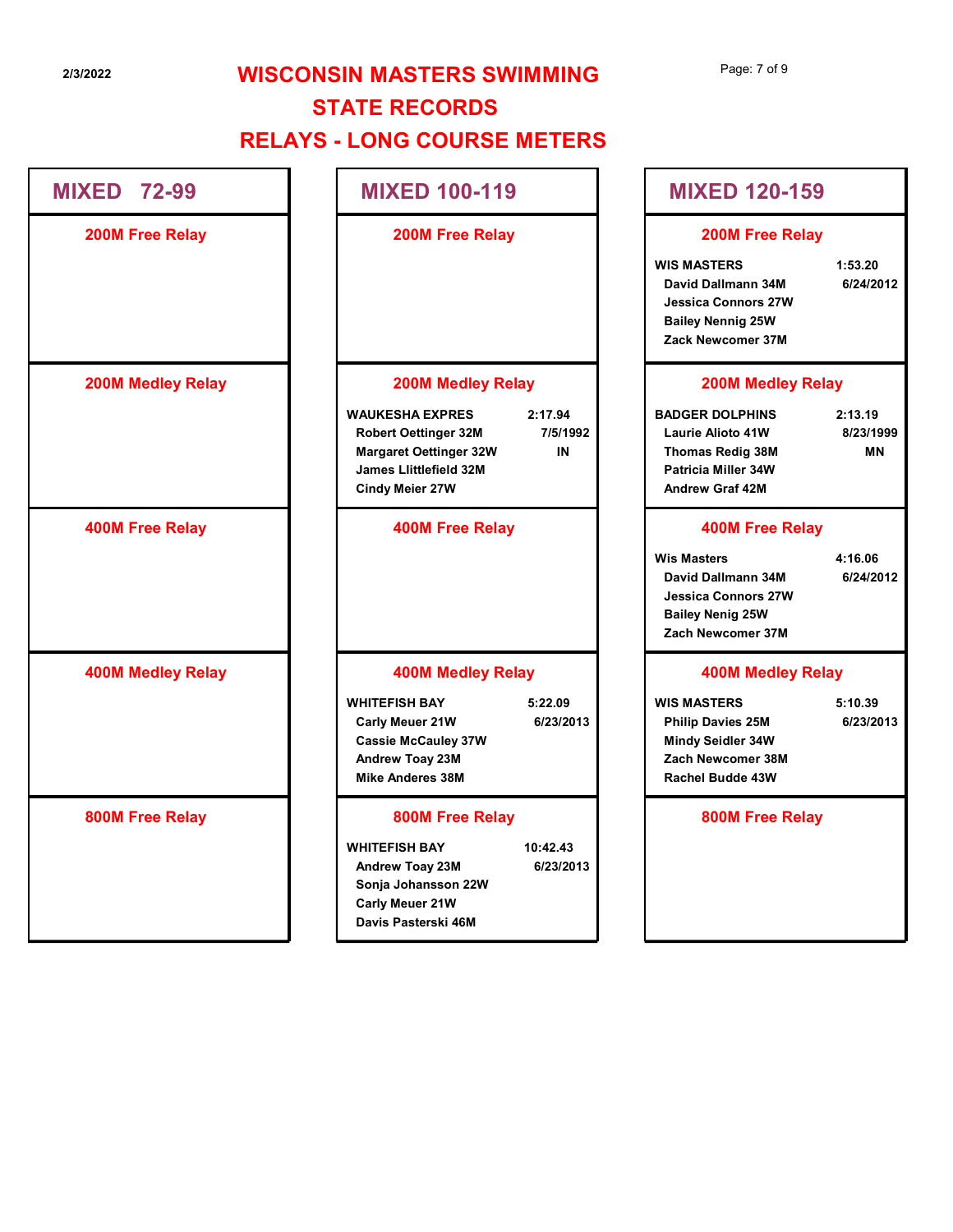## MIXED 160-199

#### 200M Free Relay

#### 200M Medley Relay

# 400M Free Relay

#### 400M Medley Relay

#### 800M Free Relay

#### 200M Free Relay

### 200M Medley Relay

#### 400M Free Relay

#### 400M Medley Relay

## 800M Free Relay

| 2/3/2022                                                                                                                           |                                   | <b>WISCONSIN MASTERS SWIMMING</b>                                                                                           |                            | Page: 8 of 9                                                                                                                    |                                  |  |
|------------------------------------------------------------------------------------------------------------------------------------|-----------------------------------|-----------------------------------------------------------------------------------------------------------------------------|----------------------------|---------------------------------------------------------------------------------------------------------------------------------|----------------------------------|--|
|                                                                                                                                    |                                   | <b>STATE RECORDS</b>                                                                                                        |                            |                                                                                                                                 |                                  |  |
|                                                                                                                                    |                                   | <b>RELAYS - LONG COURSE METERS</b>                                                                                          |                            |                                                                                                                                 |                                  |  |
| <b>MIXED 160-199</b>                                                                                                               |                                   | <b>MIXED 200-239</b>                                                                                                        |                            | <b>MIXED 240-279</b>                                                                                                            |                                  |  |
| 200M Free Relay                                                                                                                    |                                   | <b>200M Free Relay</b>                                                                                                      |                            | 200M Free Relay                                                                                                                 |                                  |  |
| <b>BADGER DOLPHINS</b><br>James Sorensen 41M<br><b>Curt LaCount 41M</b><br>Karen Morrison 41W<br>Patty Redig 39W                   | 1:49.81<br>8/23/1999<br><b>MN</b> | <b>WIS MASTERS</b><br><b>Brad Horner 55M</b><br>Cynthia Maltry 55W<br><b>Melinda Mann 53W</b><br>Kip Fulbeck 44M            | 1:53.14<br>8/10/2009<br>IN | <b>WIS MASTERS</b><br>Robert Hoganson M60<br><b>Mary Schneider W65</b><br><b>Gregory Blommel M57</b><br><b>Melinda Mann W61</b> | 2:14.86<br>8/2/2017<br><b>MN</b> |  |
| <b>200M Medley Relay</b>                                                                                                           |                                   |                                                                                                                             | <b>200M Medley Relay</b>   |                                                                                                                                 | <b>200M Medley Relay</b>         |  |
| <b>BADGER DOLPHINS</b><br><b>Curt LaCount 41M</b><br>Davis A Holland 41M<br><b>Karen Morrison 41W</b><br>Patty Redig 39W           | 2:03.90<br>8/23/1999<br><b>MN</b> | <b>WIS MASTERS</b><br><b>Cynthia Maltry 55W</b><br>David A Holland 51M<br><b>Brad Horner 55M</b><br><b>Melinda Mann 53W</b> | 2:07.48<br>8/10/2009<br>IN | <b>WIS MASTERS</b><br><b>Betty Lorenzi 75W</b><br><b>Wesley Mayer 70M</b><br><b>Melinda Mann 46W</b><br>Tom Meehan 55M          | 2:33.51<br>8/19/2002<br>OH       |  |
| <b>400M Free Relay</b>                                                                                                             |                                   | <b>400M Free Relay</b>                                                                                                      |                            | <b>400M Free Relay</b>                                                                                                          |                                  |  |
| <b>WIS MASTERS</b><br><b>Jeff Bauer 39M</b><br><b>Laurie Muelemans 33W</b><br><b>Arrietta Clauss 48W</b><br><b>Mike Rubens 42M</b> | 4:37.39<br>6/29/2003              | <b>WIS MASTERS</b><br>David A Holland 51M<br>Laurie Alioto 51W<br>Melinda Mann 53W<br><b>Brad Horner 55M</b>                | 4:15.56<br>8/10/2009<br>IN | <b>WIS MASTERS</b><br><b>Harlan Drake 68M</b><br>Donald Kilb 69M<br>Nancy-Leigh Fisher 45W<br>Doris Klitzke 61W                 | 5:37.11<br>8/10/1996             |  |
| <b>400M Medley Relay</b>                                                                                                           |                                   | <b>400M Medley Relay</b>                                                                                                    |                            | <b>400M Medley Relay</b>                                                                                                        |                                  |  |
| <b>WIS MASTERS</b><br><b>Janet Schultz 49W</b><br>Melinda Mann 44W<br><b>Marc Davis 32M</b><br>Rob Meyer 45M                       | 5:33.37<br>7/30/2000              | <b>WIS MASTERS</b><br><b>Cynthia Maltry 55W</b><br>David A Holland 51M<br><b>Brad Horner 55M</b><br><b>Melinda Mann 53W</b> | 4:45.45<br>8/10/2009<br>IN | <b>WIS MASTERS</b><br>Dick Pitman 71M<br>David Clark 58M<br>Laurie Alioto 57W<br>Nancy Ehrke 52W                                | 6:09.89<br>6/20/2015             |  |
| 800M Free Relay                                                                                                                    |                                   | 800M Free Relay                                                                                                             |                            | 800M Free Relay                                                                                                                 |                                  |  |
| <b>WIS MASTERS</b><br><b>Scotty Conley M49</b><br><b>Mindy Seidler W40</b><br>Bobby Wu M46<br>Julie Van Cleave W60                 | 12:06.84<br>6/15/2019             | <b>WHITEFISH BAY</b><br>Debbie Katzman 46W<br>David Drury 54M<br>Karen Kimple 52W<br>David Clark 56M                        | 10:48.37<br>6/23/2013      | <b>WIS MASTERS</b><br>Ingrid Stine 60W<br><b>Judy Davis 64W</b><br>Tom Michelson 68M<br><b>Mike Daley 49M</b>                   | 14:48.81<br>8/8/1999             |  |
|                                                                                                                                    |                                   |                                                                                                                             |                            |                                                                                                                                 |                                  |  |